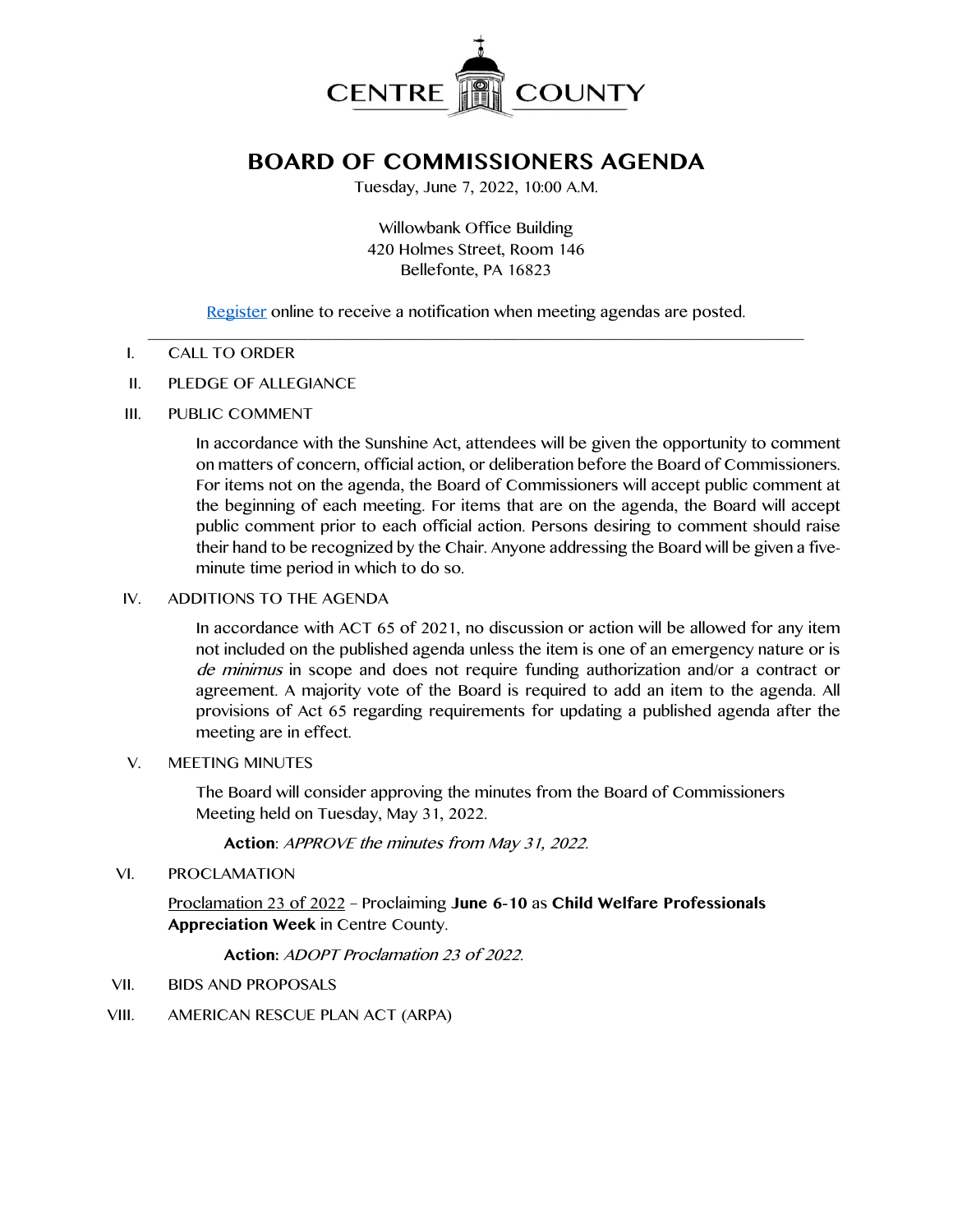### IX. CONTRACTS – AUTHORIZATIONS

- A. Information Technology Systems
	- i. Contract renewal with AT&T to provide managed threat detection and response services. The contract total is \$90,868.05 for the period of June 15, 2022 to June 14, 2023 – Dept. 142.

**Action:** APPROVE the contract with AT&T.

ii. Contract with RBA Professional Data Systems for a GUI software enhancement for Tax Collections and Claims Department. The integration will create an online search portal and web payment application that allows the collection of County-wide delinquent real estate taxes and the collection of current year real estate county tax levies for Districts 19, 24 and 36. The contract total is \$5,000 for the period of June 1, 2022 to December 31, 2022 – Dept. 142.

**Action:** Add the contract with RBA Professional Data Systems to next week's Consent Agenda.

B. Geographic Information Systems – Contract renewal with Environmental Systems Research Institute Inc. (ESRI) for technical support and software updates. The contract total is \$23,500 for the period of August 22, 2022 to August 21, 2023 – Dept. 155.

**Action:** Add the contract with ESRI to next week's Consent Agenda.

### Human Services

- C. MH/ID
	- i. Letter of agreement with Sunny Days Adult Daily Living Center to provide intellectual disability services including community-based services and transportation. The agreement total is \$25,000, which is funded as follows: State \$23,848 and County Match \$1,152, for the period of July 1, 2022 to June 30, 2023 – Dept. 561.
	- ii. Letter of agreement with Cares of Central PA, Inc. to provide intellectual disability services including community participation, transportation and supported employment. The agreement total is \$96,000 funded as follows: State \$91,574 and County Match \$4,426 for the period of July 1, 2022 to June 30, 2023 – Dept. 561.
	- iii. Contract addendum with Eagle View Personal Care Home, LLC to allow additional funds to provide community residential services in the amount of \$100,000. The service provider's contract maximum will increase from \$437,000 to \$537,000 which is funded as follows: State \$512,244 and County Match \$24,756 for the period of July 1, 2021 to June 30, 2022 – Dept. 561.
	- iv. Contract addendum with Eagle Valley Personal Care Home to allow additional funds to provide additional housing support services in the amount of \$100,000. The service provider's contract maximum will increase from \$483,292 to \$583,292, funded as follows: State \$556,402 and County Match \$26,890 for the period of July 1, 2021 to June 30, 2022 – Dept. 561.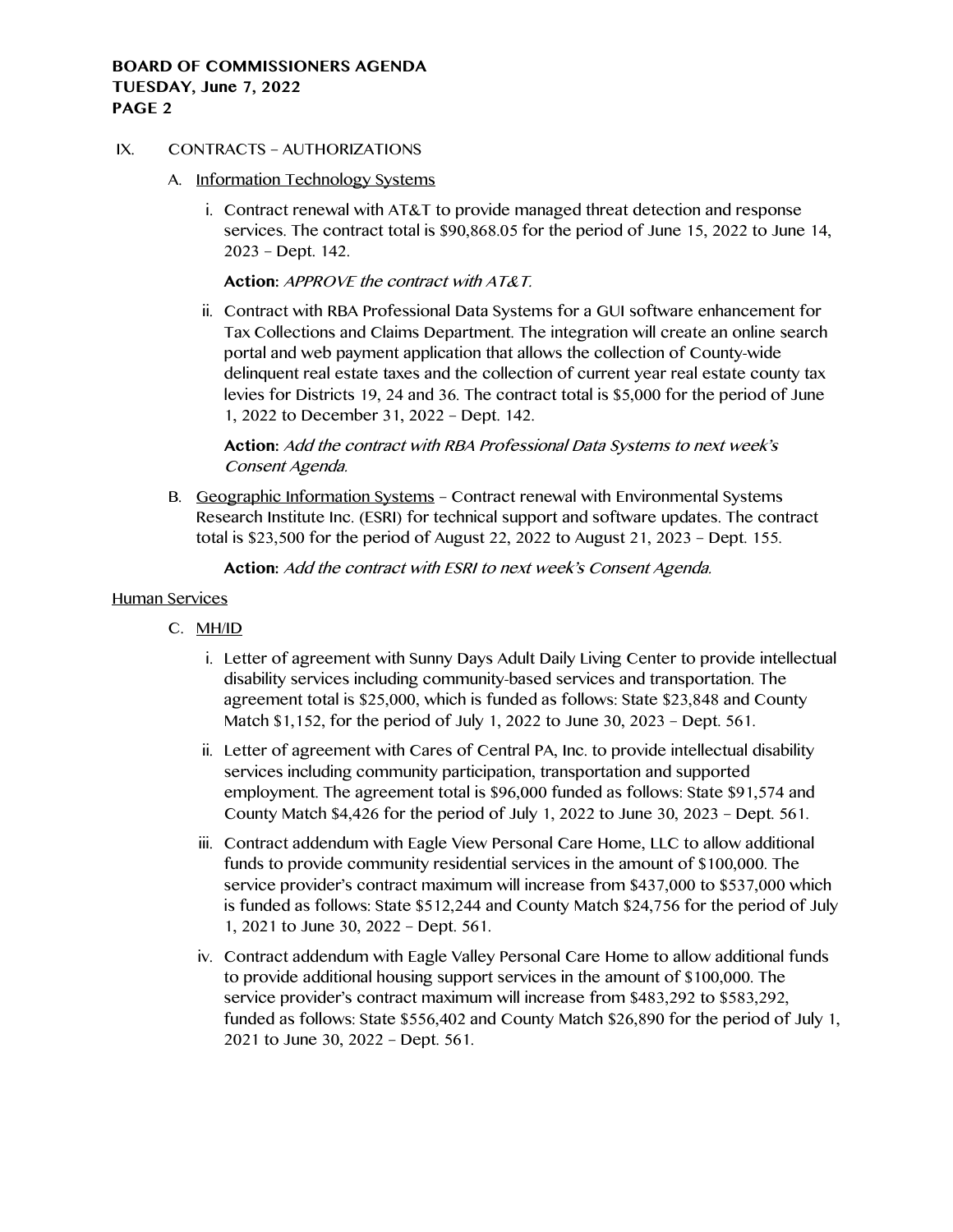- v. Letter of agreement with Care for People Plus, Inc. to provide intellectual disability services including home and community-based services, homemaker chore service and medical environment services. The agreement total is \$23,000, funded as follows: State \$21,940 and County Match \$1,060 for the period of July 1, 2022 to June 30, 2023 – Dept. 561.
- vi. Letter of agreement with Elizabeth Beckman-Nemenz to provide early intervention services including physical therapy. The agreement total is \$7,000, funded as follows: State \$6,300 and County Match \$700 for the period of July 1, 2022 to June 30, 2023 – Dept. 561.
- vii. Letter of agreement with Jana Marie Foundation to provide suicide prevention training, mental health first aid, youth mental health first aid and staff training. The contract total is \$40,952, funded as follows: State \$39,064 and County Match \$1,888 for the period of July 1, 2021 to June 30, 2022 – Dept. 561.

**Action:** Add the MH/ID items i-vii to next week's Consent Agenda.

- D. Children & Youth Services
	- i. Contract renewal with Children's Aid Society of Clearfield to provide foster care placement and Positive Parenting Program (Triple P). This program is a comprehensive system of parenting and family support and is designed to promote positive parenting practices and reduce family risk factors as they relate to maltreatment and behavioral and emotional problems. The contract total is \$47,000 funded as follows: State \$37,600 and County Match \$9,400 for the period of July 1, 2022 to June 30, 2023 – Dept. 561.
	- ii. Consider approval of Act 148 Quarterly Reports for the period of July 1,2021 to March 31, 2022 – Dept. 561.

**Action:** Add the C&YS items i-ii to next week's Consent Agenda.

X. CONSENT AGENDA

**Action:** APPROVE this week's Consent Agenda.

## Human Services

- A. Aging Consider approval of AmeriCorps Seniors American Rescue Senior Demonstration Program (SDP) Grant for the Retired Seniors Volunteer Program (RSVP). The grant provides necessary funding to work with member agencies such as Meals on Wheels and the County designated food pantries. Volunteers are provided through the RSVP for these locations to enhance distribution of food and social interaction. The grant total is \$100,000 for the period of July 1, 2022 to June 30, 2024 – Dept. 521.
- B. MH/ID
	- i. Contract addendum with Strawberry Fields, Inc. to provide additional housing support/CHIPP enhancement services. The addendum will increase \$20,000, increasing the service provider's contract maximum from \$1,169,584 to \$1,189,584 funded as follows: State \$1,134,744 and County \$54,840 for the period of July 1, 2021 to June 30, 2022 – Dept. 561.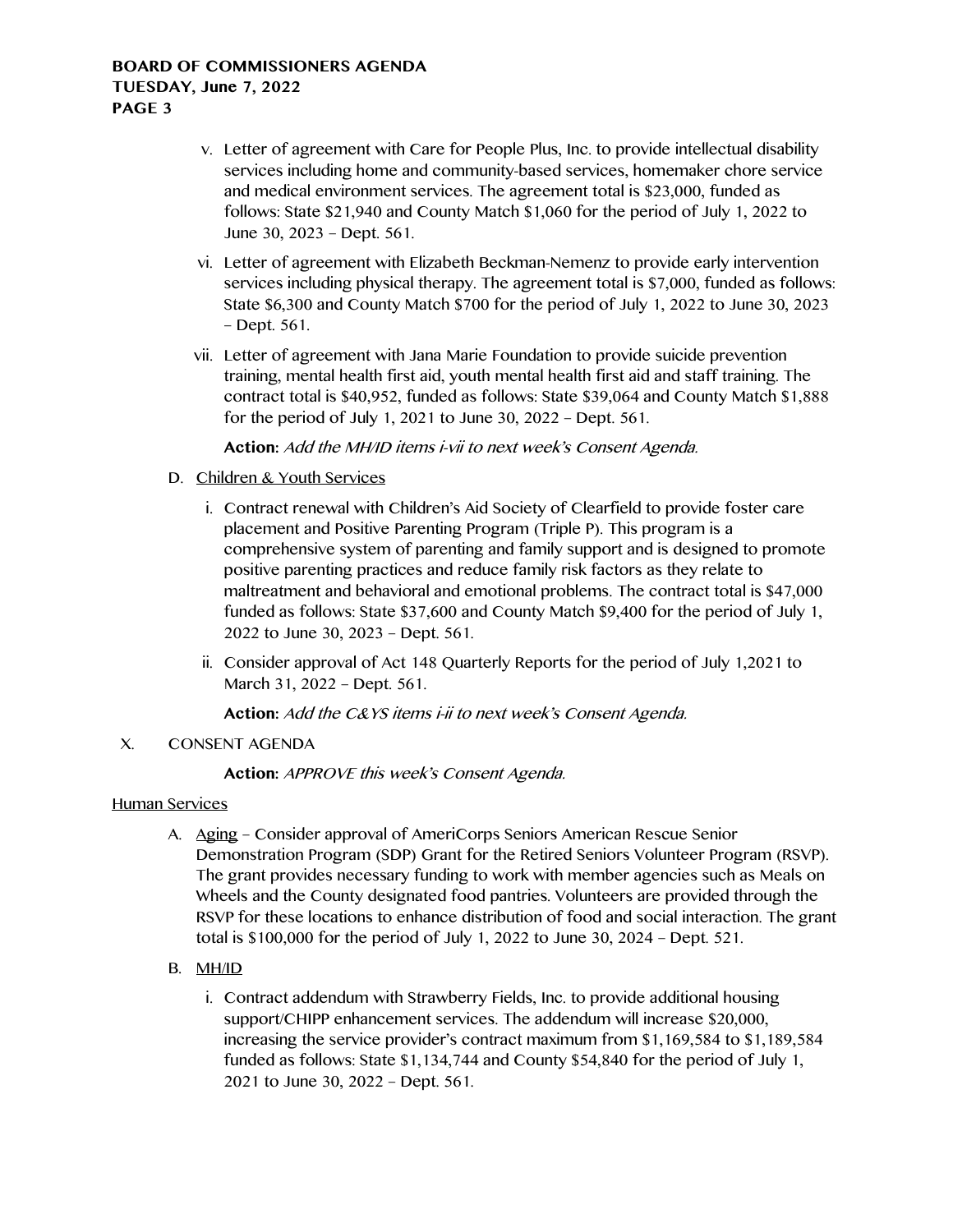- ii. Contract addendum with Skills, Inc. to provide additional psychiatric rehabilitation services. The addendum will increase \$14,000, increasing the service provider's contract maximum from \$214,606 to \$228,606 funded as follows: State \$218,067 and County \$10,539 for the period of July 1, 2021 to June 30, 2022 – Dept. 561.
- iii. Contract addendum with Crossroads Counseling, Inc. to provide additional outpatient services and recovery house services. The addendum will increase \$64,000, increasing the service provider's contract maximum from \$140,000 to \$204,000 funded as follows: State \$143,070, Federal \$50,019 and County \$10,911 for the period of July 1, 2021 to June 30, 2022 – Dept. 561.
- iv. Contract renewal with Bauer's All About Kids, LLC to provide early intervention services that include occupational therapy, physical therapy, special instruction and speech pathology. The contract total is \$50,000 funded as follows: State \$45,000 and County \$5,000 for the period of July 1, 2022 to June 30, 2023 – Dept. 561.
- v. Contract renewal with Cen-Clear Child Services, Inc. to provide early intervention services that include occupational therapy, physical therapy, special instruction, speech pathology and IFSP teaming. The contract total is \$125,000 funded as follows: State \$112,500 and County \$12,500 for the period of July 1, 2022 to June 30, 2023 – Dept. 561.
- C. Adult Services
	- i. Contract with Housing Transitions Inc. to provide Emergency Shelter Services. This contract is funded through the Human Services Block Grant-Homeless Assistance Program (HSBG-HAP). The contract total is \$57,115 funded through the State for the period of July 1, 2021 to June 30, 2022 – Dept. 501.
	- ii. Contract addendum with Centre Helps for the Basic Needs Case Management Program to provide resource management, budgeting, and advocacy services to individuals and families living in Centre County who are struggling financially. The addendum will increase the contract total from \$23,290 to \$62,395 funded through the State for the period of July 1, 2021 to June 30, 2022 – Dept. 501.
	- iii. Contract addendum with Centre Helps to increase the allocation for the Information and Referral Hotline from \$70,000 to \$94,000 funded through the State for the period of July 1, 2021 to June 30, 2022 – Dept. 501.
- D. Transportation Consider acceptance of a Grant from the Pennsylvania Department of Transportation/Bureau of Public Transportation in the amount of \$462,000 for the period of March 10,2022 to March 10, 2023. The funds will be used in the purchase of up to five new handicapped-accessible vans – Dept. 531.
- XI. AUTHORITIES, BOARDS AND COMMISSIONS
- XII. LIQUID FUELS FEE FOR LOCAL USE
	- CHECK RUN

Check run in the amount of \$516,421.30 June 3, 2022.

**Action:** APPROVE the check run dated June 3, 2022.

- XIII. ADMINISTRATOR'S REPORT
- XIV. C-NET REQUEST